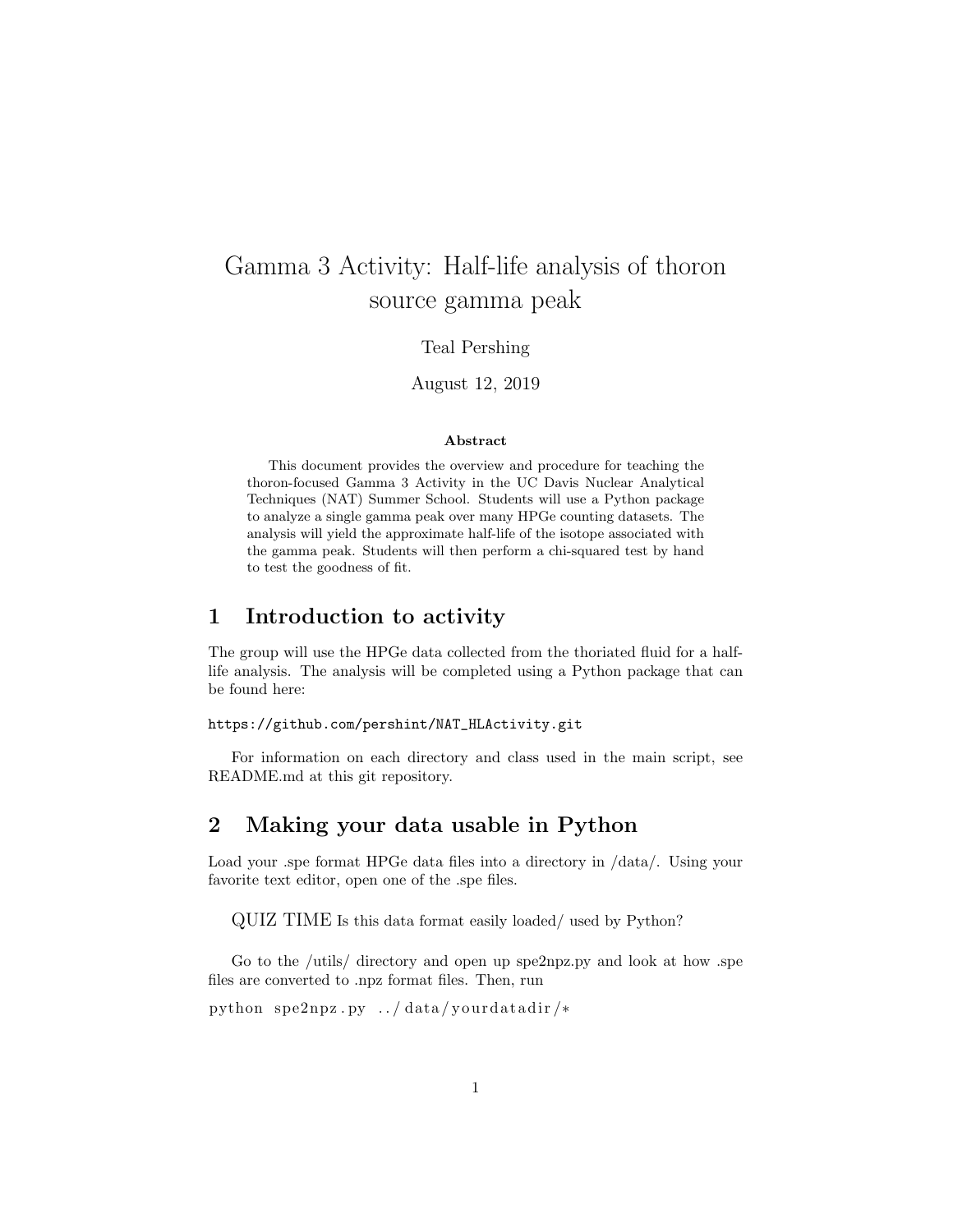This will convert your data into a Python friendly format: the npz file.

NOTE: There are plenty of other data formats out there you could convert to (another option I considered was JSON format). A different choice of data format would just mean writing a different data conversion tool (spe2json.py for my alternative) and possibly some different logic to load the files with the datafile and datastruct classes in lib/datastruct.py.

When you do this, you'll have to choose based on what you think is best for your application. Let's stick with managing the npz data for this activity.

## 3 Run your half-life analysis

We will now run the main script, which fits the counts per second as a function of time to the exponential expression:

$$
E(C, \lambda, t) = Ce^{-\lambda t}
$$

Where  $C$  is the counts per second expected collecting a data set starting at  $t = 0, t$  is the time since counting started, and  $\lambda$  is the decay constant for the isotope associated with the gamma peak.

The function will output the best fit initial counts per second for your sample, as well as the best fit half life.

QUIZ TIME: How is the half-life related to the decay constant term  $\lambda$ ?

Before running the script, return back to the home directory and open main.py in your favorite text editor. You need to point the variable DAT ADIR to where your npz data files are stored. Change the location as needed and close the text editor.

In terminal, run the main script by typing:

python main . py —−debug

### 3.1 Questions

- a. How do you best choose the peak region? How would you go about automating this process?
- b. How is the background subtracted from the peak region?
- c. How are the uncertainties calculated for each background subtracted data point?
- d. CHALLENGE: Can you think of other ways to solve for the half life? What if you only have two data points?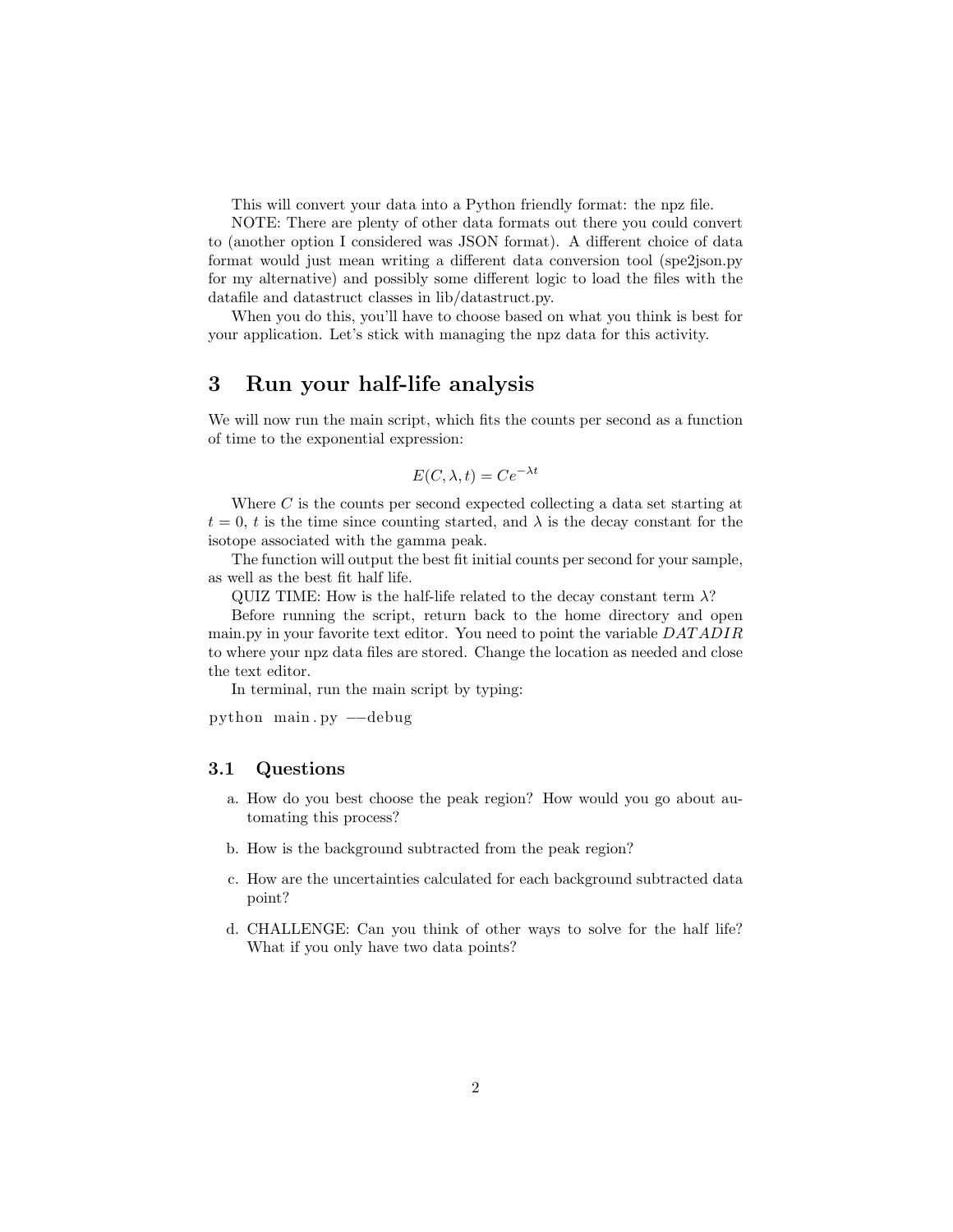## 4 The curve fit algorithm

The best fit function to the data is found with in this script using the scipy optimize library's function "curve fit". Given some initial values, the function will calculate the following classifier:

$$
\chi^{2} = \sum_{i=1}^{N} \frac{(O_{i} - E(C, \lambda, t_{i}))^{2}}{\sigma_{E}^{2}}
$$

Where  $O_i$  is the average counts per second observed for the run at time  $t_i$ .

Technically, this expression is not actually a "chi-squared" distribution unless the data come from a gaussian distribution in each bin. Since this often isn't the case, we refer to it as the "least squares" distribution to be pedantically correct.

For more information on the Chi Square Distribution, and how you could relate it to the goodness of your fit, here's a good "cheat sheet" resource:

#### https://www.physics.ohio-state.edu/~gan/teaching/spring04/Chapter6.pdf

The program adjusts the fit parameters a bit and re-calculates the term. Then it does it again. And again. Eventually, when the method has found the lowest  $\chi^2$  term (which correspod to the "best fit" parameters), the function returns these "best fit" parameters and a covariance matrix.

#### 4.1 Questions

- a. Why use this expression? Are there any other metrics we can use?
- b. Any ideas for terms we could add to constrain/weight the fit?

## 5 Uncertainties on the fit

The uncertainty on the best fit parameters is important to quantify when reporting a fit to data and propagating uncertainties to any calculation that will use the best fit parameters. The uncertainties in the fit and fit parameters will depend on the spread in the data points, as well as the statistical uncertainty for each data bin.

In the output from the main script, notice that a covariance matrix is output. The covariance matrix is calculated by the algorithm and provides a measure on the uncertainties for the fit parameters. In our case, the elements of the covariance matrix are:

$$
\begin{bmatrix}\n\sigma_C^2 & \sigma_C \sigma_\lambda \\
\sigma_\lambda \sigma_C & \sigma_\lambda^2\n\end{bmatrix}
$$

Where each sigma is the standard uncertainty on it's related parameter.